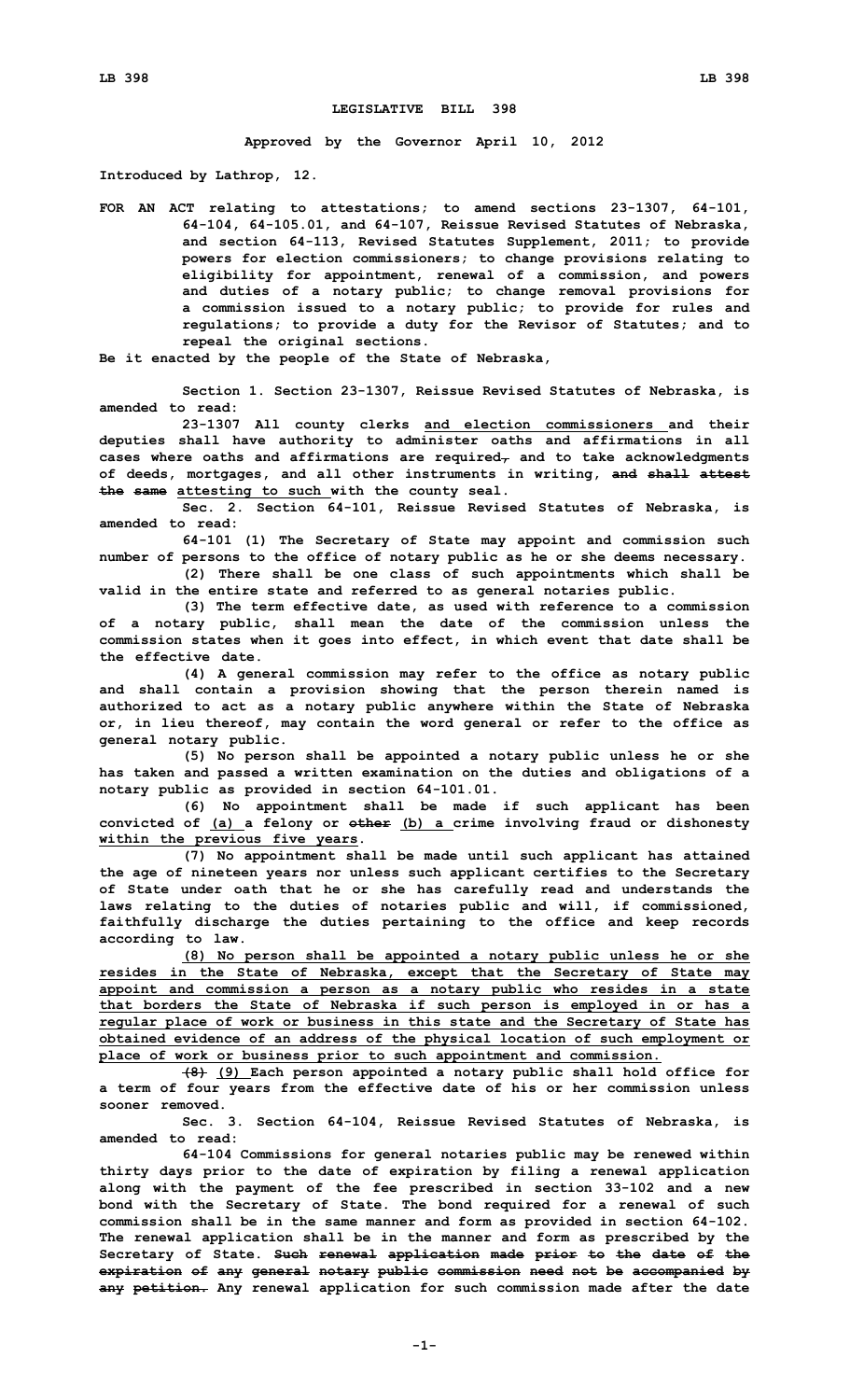**of expiration of the commission shall be made in the same manner as <sup>a</sup> new application for such commission as <sup>a</sup> general notary public.**

**Sec. 4. Section 64-105.01, Reissue Revised Statutes of Nebraska, is amended to read:**

**64-105.01 <sup>A</sup> notary public is disqualified from performing <sup>a</sup> notarial act as authorized by Chapter 64, articles 1 and 2, if the notary:**

**(1) Is is <sup>a</sup> spouse, ancestor, descendant, or sibling of the principal, including in-law, step, or half relatives;.**

**(2) Except in the performance of duties pursuant to sections 64-211 to 64-215, has <sup>a</sup> financial or beneficial interest in the transaction other than receipt of the ordinary notarial fee or is individually named as <sup>a</sup> party to the transaction; or**

**(3) Does not understand the acknowledgment or notarial certificate used to certify the performance of his or her duties.**

**Sec. 5. Section 64-107, Reissue Revised Statutes of Nebraska, is amended to read:**

**64-107 <sup>A</sup> notary public is authorized and empowered, within the state: (1) To administer oaths and affirmations in all cases; (2) to take depositions, acknowledgments, and proofs of the execution of deeds, mortgages, powers of attorney, and other instruments in writing, to be used or recorded in this or another state; and (3) to demand acceptance or payment of any foreign, inland, domestic bill of exchange, promissory note or other obligation in writing, and to protest the same for nonacceptance or nonpayment, as the case may be, and give notice to endorsers, makers, drawers or acceptors of such demand or nonacceptance or nonpayment; and (4) to exercise and perform such other powers and duties as authorized by the laws of this state. by the law of nations, and according to commercial usage, or by the laws of the United States, or of any other state or territory of the United States, or of any other government or country, may be exercised and performed by notaries public. Over his or her signature and official seal, he or she shall certify the performance of such duties so exercised and performed under the provisions of this section. Such , which certificate shall be received in all courts of this state as presumptive evidence of the facts therein certified to.**

**Sec. 6. Section 64-113, Revised Statutes Supplement, 2011, is amended to read:**

**64-113 (1) Whenever charges of malfeasance in office are preferred to the Secretary of State against any notary public in this state, or whenever the Secretary of State has reasonable cause to believe any notary public in this state is guilty of acts of malfeasance in office, the Secretary of State may appoint any disinterested person, not related by consanguinity to either the notary public or person preferring the charges, and authorized by law to take testimony of witnesses by deposition, to notify such notary public to appear before him or her on <sup>a</sup> day and at an hour certain, after at least ten days from the day of service of such notice. Such appointee may summon witnesses, in the manner provided by section 64-108, to appear at the time specified in the notice, and he or she may take the testimony of such witnesses in writing, in the same manner as is by law provided for taking depositions, and certify the same to the Secretary of State. At such appearance, the notary public may show cause as to why his or her commission should not be canceled or temporarily revoked. The appointee may issue subpoenas to require the attendance and testimony of witnesses and the production of any pertinent records, papers, or documents, may administer oaths, and may accept any evidence he or she deems pertinent to <sup>a</sup> proper determination of the charge. The notary public may appear, at such time and place, and cross-examine witnesses and produce witnesses in his or her behalf. , which cross-examination and testimony shall be likewise certified to the Secretary of State. Upon the receipt of such examination, duly certified in the manner prescribed for taking depositions to be used in suits in the district courts of this state, the Secretary of State shall examine the same, and if therefrom he or she is satisfied that the charges are substantially proved, finds that the notary public is guilty of acts of malfeasance in office, he or she may remove the person charged from the office of notary public or temporarily revoke such person's commission. Within fifteen days after such removal or revocation and notice thereof, such notary public shall deposit, with the Secretary of State, the commission as notary public and notarial seal. The commission shall be canceled or temporarily revoked by the Secretary of State. A person so removed from office shall be forever disqualified from holding the office of notary public. A person whose commission is temporarily revoked shall be returned his or her commission and seal upon completion of the revocation period and passing the examination described in section 64-101.01. The fees for taking such testimony shall be**